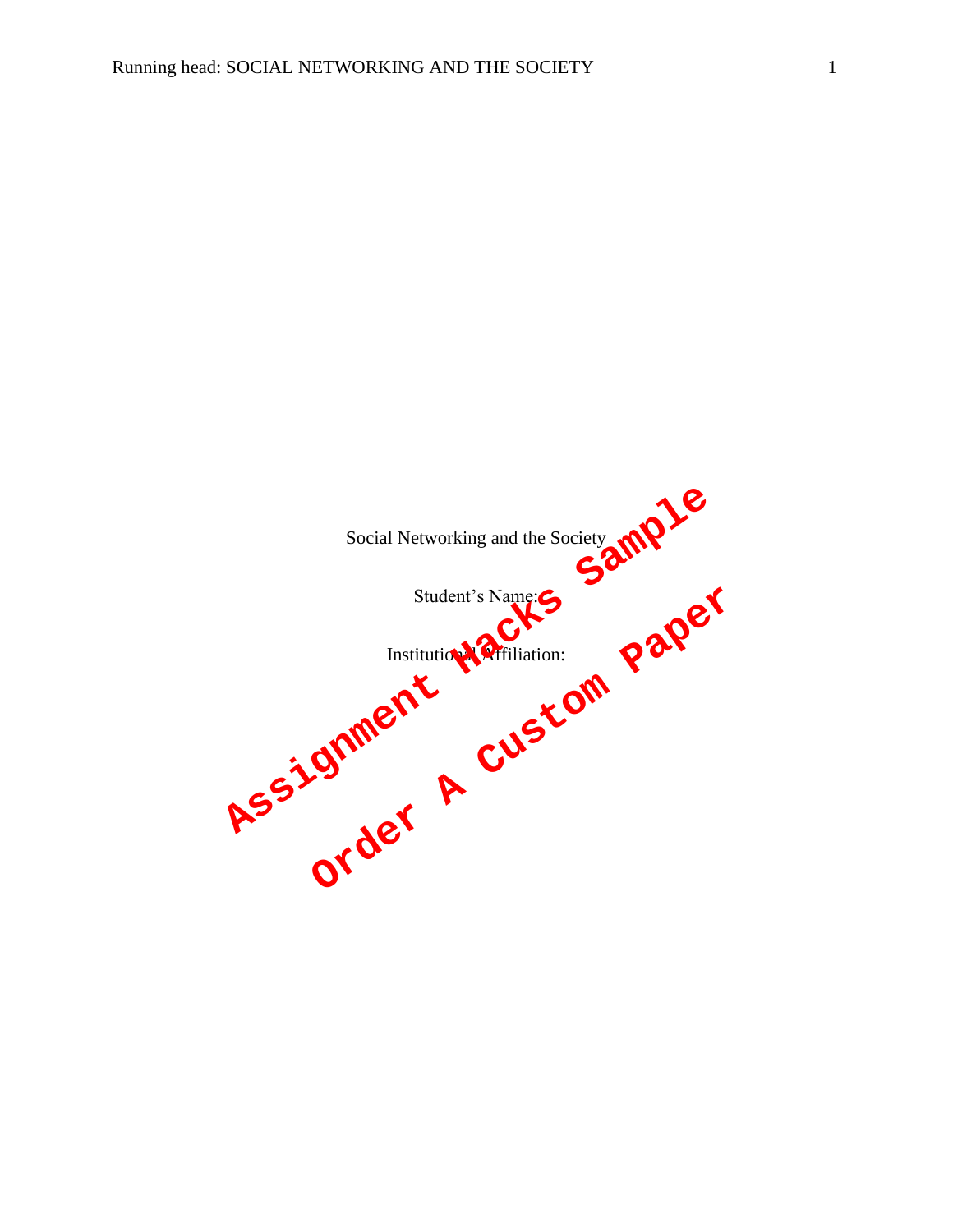## Social Networking and the Society

Advancements in technology have come with various effects on society. The development of social networks such as Facebook, Twitter, and Instagram has led to increased interactions through the internet. To some people, these platforms for an ideal place for people to interact, share ideas, and get updates on what is going on around the world. In addition to this, businesses have drawn significant benefits from social networks. This is because they can easily market their products and services, as well as communicate with their customers. However, there has been s debate on how the newly developed social networks affect real communities. Some people believe that they are a beneficial while to others, the networks have come with adverse effects on communities. However, looking at the way people use social networks, it is clear that the websites are corrosive to the real community.

To start with, social networks create a false sense of interaction. In real communities, interaction should be based on spending time with someone and getting to know him or her better. They are supposed to be meaningful relationships that help in providing a sense of belonging, act as role-shaping structures, and help in finding solutions to existing problems. However, on social media, it is completely different. The platforms have been created so that they can help in promoting social interactions. However, they are creating a wrong sense of connection. For instance, Facebook enables users to look for more friends and chat with them. Due to this, people often spend a significant amount of their time making friends from different parts of the world. These relationships usually lack the basic component of friendship: spending time with one another and knowing each other better (Graham & Dutton, 2019). Most of the people that individuals call friends are actually strangers. The social networks allow users to create their own profiles so that they can get friends with ease. However, there is no guarantee munities. However, looking at the way people use social provincis<br>e corrosive to the real community.<br>t with, social networks create a false solve of interaction. In order<br>and be based on spending time with someone and gett In networks create a false sense of interaction. In the order of interaction of the mean of the some one and getting to know his to be mean grid relationships that the p in providing a sense of the method is a sense of the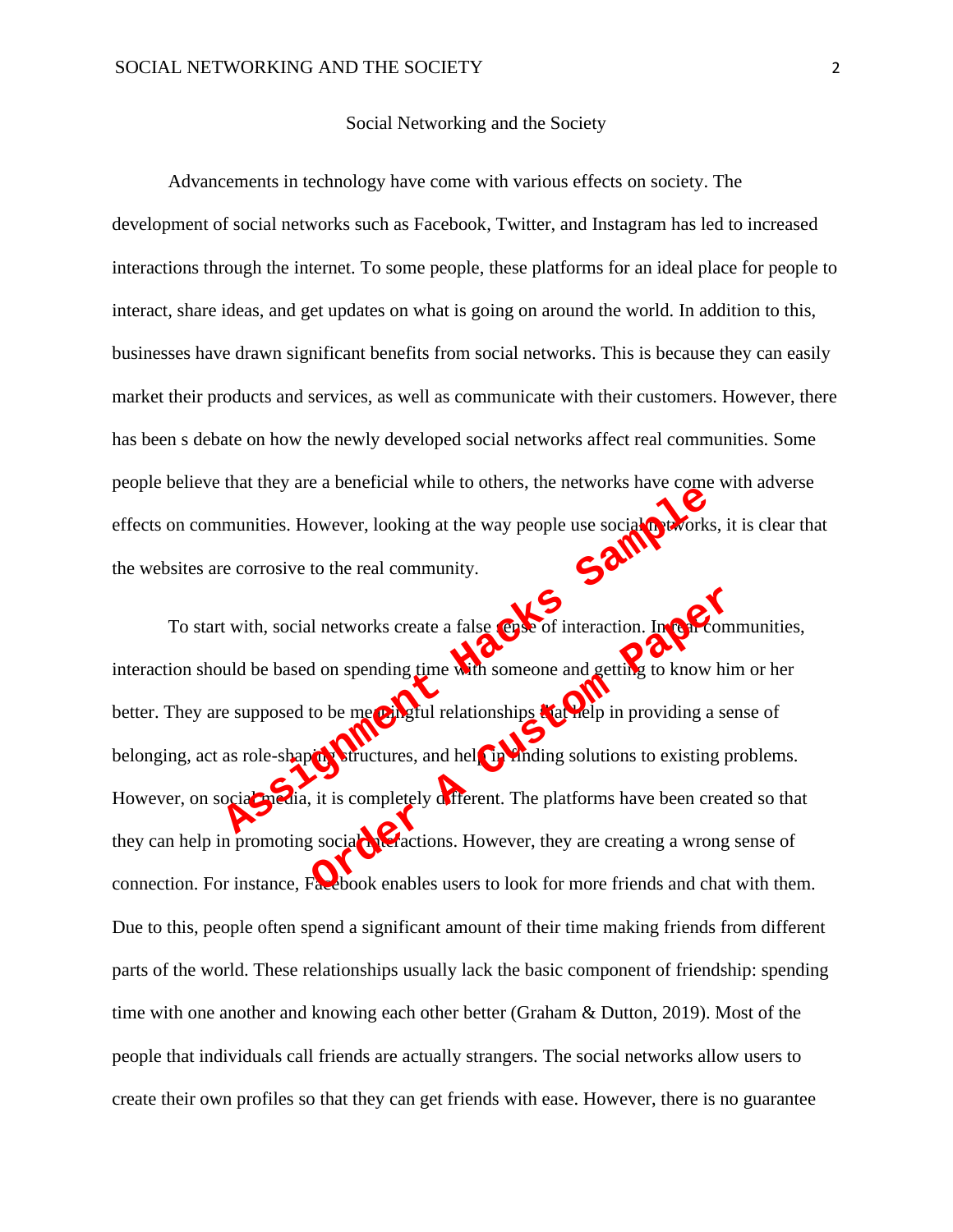that the details people put in these profiles are true. People tend to lie more often than not. This brings in the idea of friendship. In the real world, a friend is a person who one hangs out with and understands him or her. It is someone who always has your back. However, this is not the case when it comes to social media. A person may have one thousand friends, but real ones are less than ten. As such, these social networks offer a false sense of interaction, which negatively impacts individuals in society (Winston, 2014).

Also, social network platforms have adversely impacted the ability of people to properly interact with others in society. Most youths in the modern world have been used to using social networks. With this, they have foregone the importance of physically interacting with other people and communicating with them (Haythornthwaite, 2015). They lack the qualities needed to establish a good relationship with the people they come across  $\bullet$  This is a serious issue that needs to be addressed to save future generations. In a **real community**, people **need** to interact with one another and develop a strong relationship that can lead to be news such as doing some projects together. However, due to the more time spent on the internet, people no longer value the importance of physical interactions. Also, the communication skills of individuals have become extremely poor (O'Keeffe & Clarke-Pearson, 2016). Assumenting with them (Haythornthwaite, 2015). They legs are divided a relationship with the people they come across  $\frac{1}{2}$ . This is a series and develop a strong relations. In a real Community, people of er and develop Next future generations. In a **contract of the model with the contract of the Custom Paper**<br>
Iop a strong relations and the spent can lead to be the such as<br>
r, due to the contract can lead to be for such as<br>
r Keeffe & Cl

Social networking can also run relationships. This mostly happens when an individual finds out that the partner is **chatting** or interacting with other people on social media. Reconnecting with old friends is usually a nice idea. There is always a lot to talk about and reminding each other of the past experiences such as those of high school. Also, there may be temptations to explore feelings and express love to one another (Winston, 2014). This becomes dangerous when one is already in a relationship or is even married. People hook up on social media and regularly lead to extra-marital affairs. This has led to breakups and several divorces in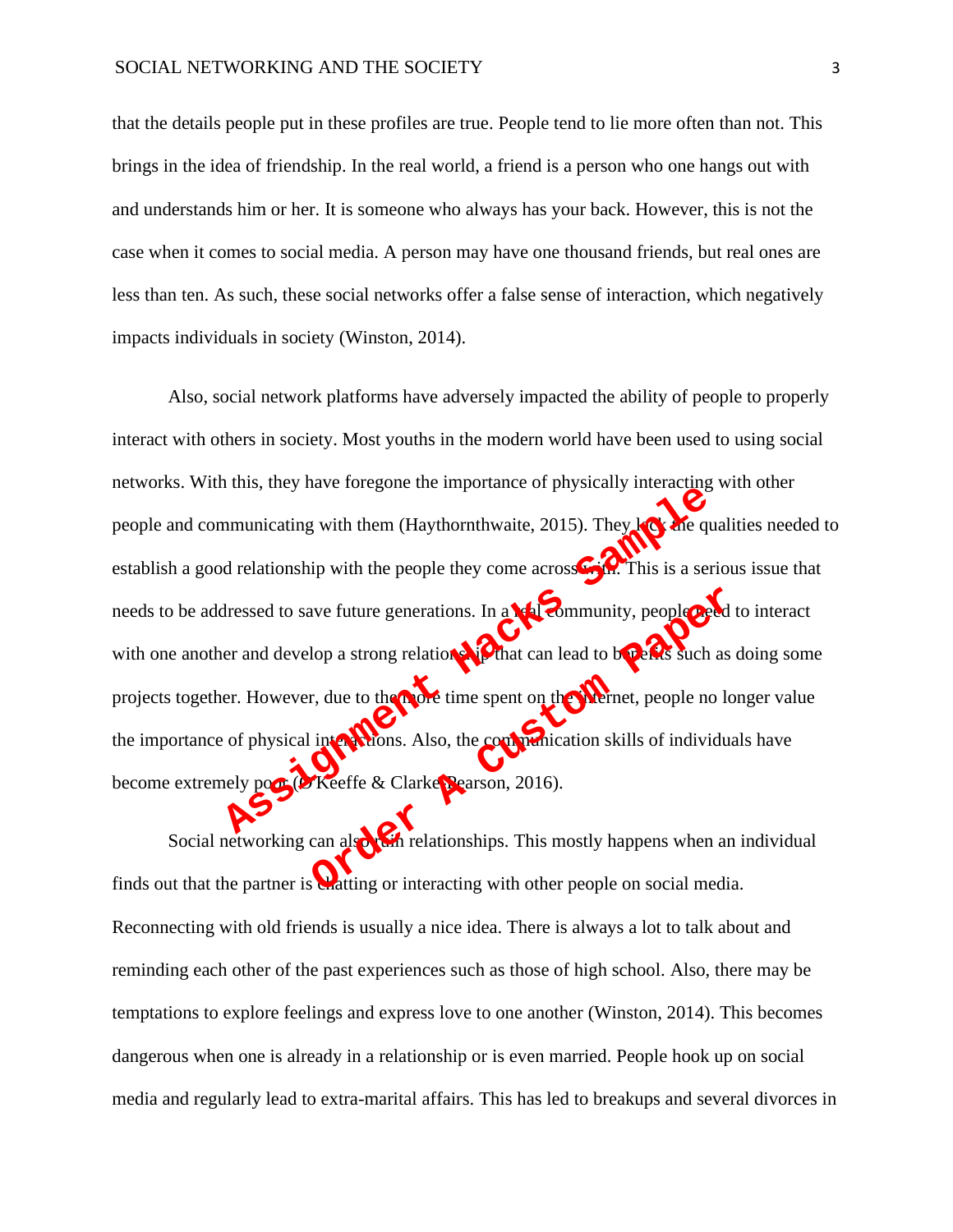the recent past. When a person realizes that the partner has been cheating, the relationship may end if the issue is not handled carefully. Also, chatting with friends on social media has led to serious issues among couples (O'Keeffe & Clarke-Pearson, 2016). This is even though the person is not cheating. People in a relationship like to spend time with one another. However, it is normal to find that some people spend more time on the internet even when they are with their partners. This may ruin relationships.

Social networks also lead to oversharing and even loss of privacy. In modern societies, the concept of privacy is eroding at a very high rate. It is hard to blame the social network companies for this. They are just offering an option to share personal information or avoid doing it. Social sites such as Facebook coerce people to voluntarily provide personal information such as full names, date of birth, place of birth, where one is current  $\alpha$   $(m<sub>g</sub>, work$  history, hobbies, and much more. Oversharing is the first step towards **Noting** privacy. Providing such information may have negative consequences, especially  $\mathbf{if}$  falls in wrong hand $\mathbf{or}$   $\mathbf{f}$  and  $\mathbf{or}$  is important in society, and people should not reveal **personal or sensitive information** to other people. Social network and work and high level of productivity among the same of birth, where one is current to thing, work his<br>Although the first step towards with privacy. Providing is<br>tive consequences, especially in this in wr

Further, social networking usually causes distractions, and thus, harms productivity. Any real community seeks  $\bullet$  promote hard work and high level of productivity among people. However, social networks have proven to be a source of distractions. According to Amedie, (2015), people can spend up to eight hours on the internet in a day. This means that they have to leave whatever economic activity they are doing and spend time chatting, reading posts, and even playing games such as Facebook Scrabble. This has a severe impact on those working or studying. They may feel comfortable spending time on social media sites, but in a real sense, it is negatively affecting their productivity. As such, it does not only affect the individuals but society In the first step towards **New Spring Strategy**. Providing Strategy is in the reveal problem or sensitive information to other people in the reveal problem of sensitive information to other people usually causes distractio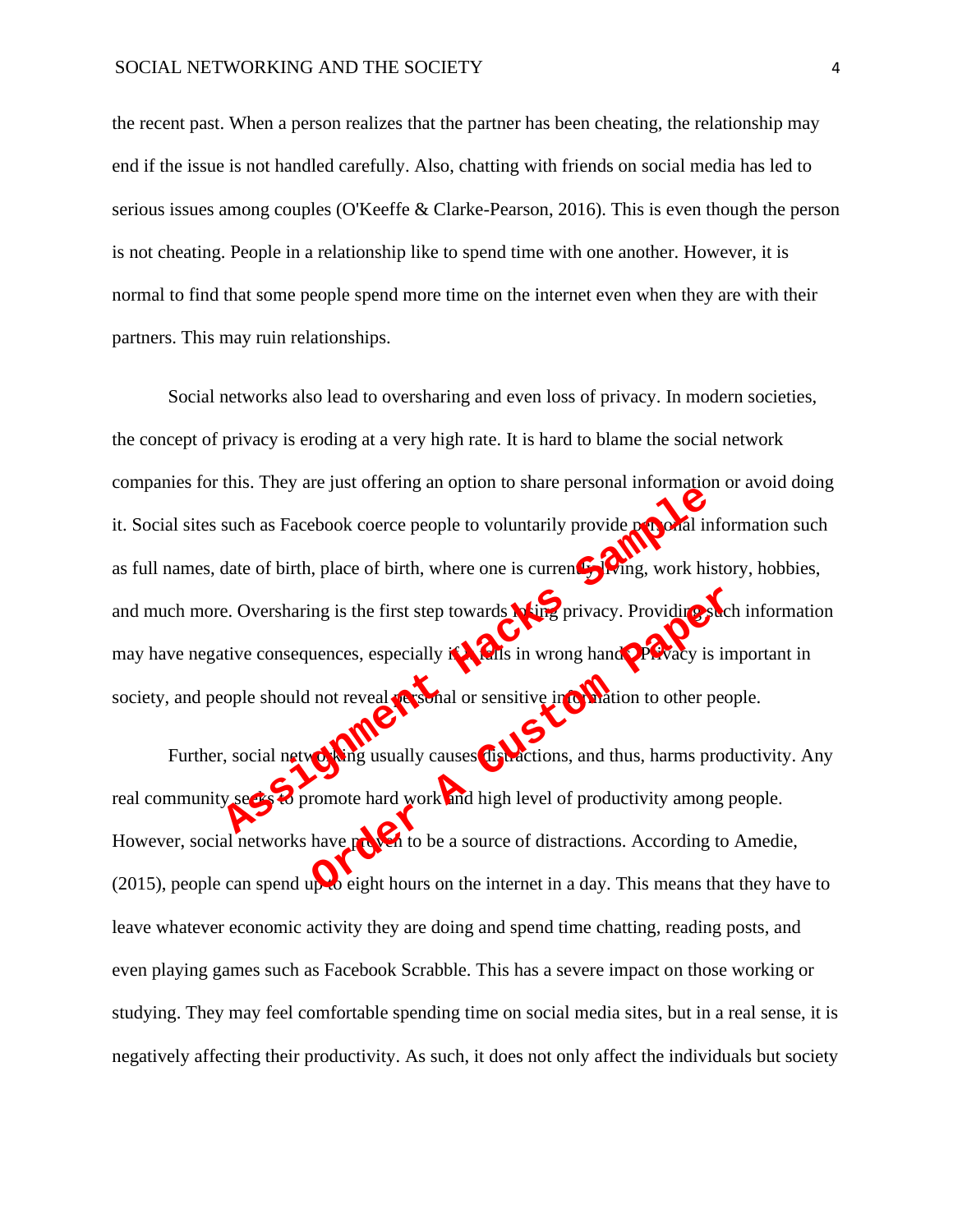as a whole. Lastly, social media is commonly used to spread false news and propaganda on the internet.

In conclusion, the recently-developed social networks such as Facebook are corrosive to the real community. They have proved to affect the way people interact and make friends negatively. In addition to this, social media platforms have led to breaking up of many relationships across the world. They also reduce the productivity of people who spend a lot of time on the internet. The sites also allow oversharing and loss of privacy. All these have adverse effects on the real community. The lifestyles of people have changed, together with the way individuals behave in society. As such, the sites have corroded the basic structure and

functioning of communities.<br>
Explorance Hacks Sample Order **A Custom Paper**